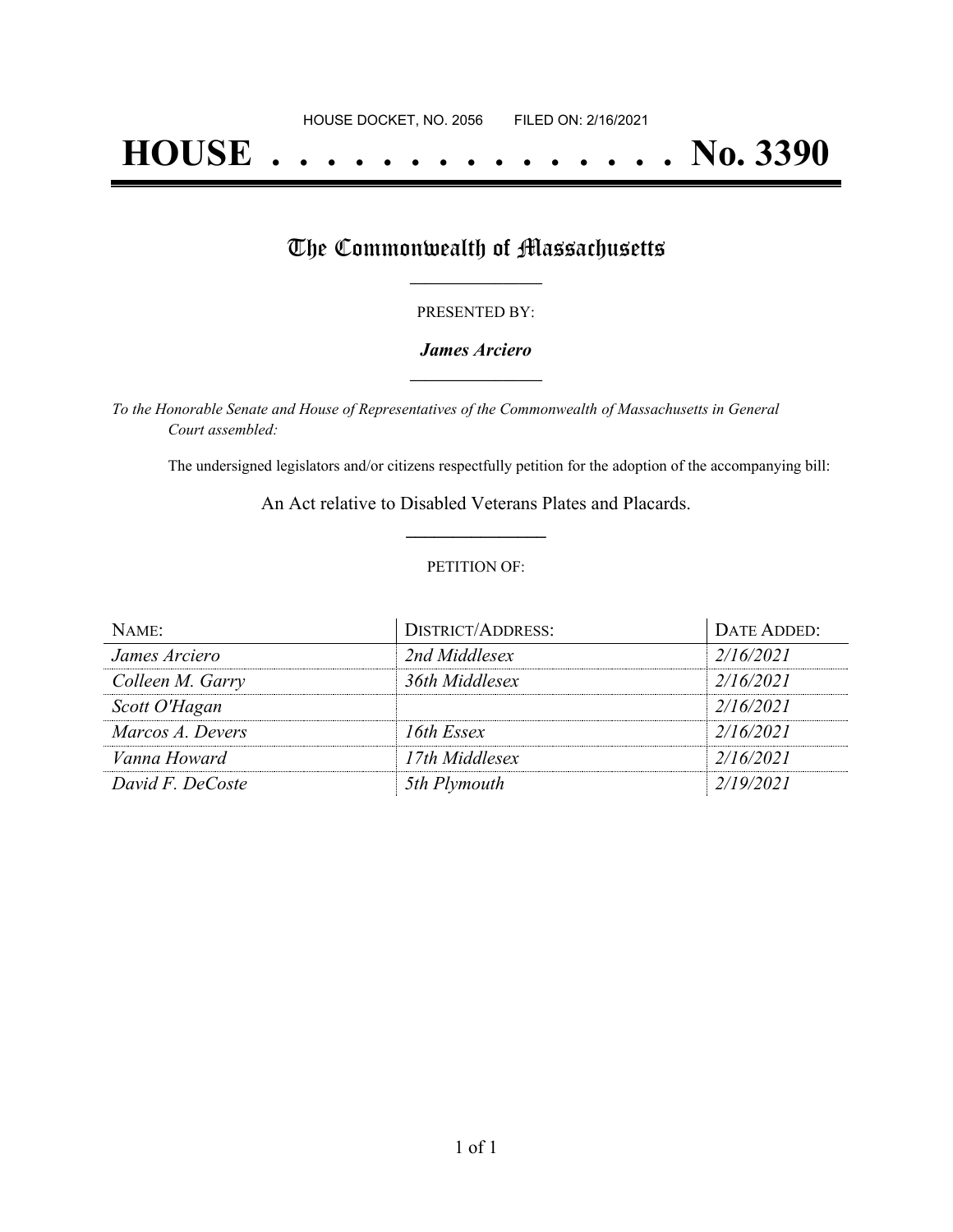## **HOUSE . . . . . . . . . . . . . . . No. 3390**

By Mr. Arciero of Westford, a petition (accompanied by bill, House, No. 3390) of James Arciero and others relative to motor vehicle registration plates and placards for certain disabled veterans. Transportation.

#### [SIMILAR MATTER FILED IN PREVIOUS SESSION SEE HOUSE, NO. *3734* OF 2019-2020.]

### The Commonwealth of Massachusetts

**In the One Hundred and Ninety-Second General Court (2021-2022) \_\_\_\_\_\_\_\_\_\_\_\_\_\_\_**

**\_\_\_\_\_\_\_\_\_\_\_\_\_\_\_**

An Act relative to Disabled Veterans Plates and Placards.

8 2 of chapter 90; or (ii).

Be it enacted by the Senate and House of Representatives in General Court assembled, and by the authority *of the same, as follows:*

| $\mathbf{1}$   | SECTION 1. Section 1 of chapter 60A of the General Laws is hereby amended by                         |  |
|----------------|------------------------------------------------------------------------------------------------------|--|
| $\overline{2}$ | inserting after the word "who", in line 97, as appearing in the 2016 Official Edition, the           |  |
| 3              | following words:- is eligible for a special parking identification placard authorized by section 2   |  |
| 4              | of chapter 90 or who.                                                                                |  |
| 5              | SECTION 2. Section 6 of chapter 64H of the General Laws is hereby amended by                         |  |
|                |                                                                                                      |  |
| 6              | inserting after the word "who", in line 349, as appearing in the 2016 Official Edition, the          |  |
| 7              | following words:- (i) is eligible for a special parking identification placard authorized by section |  |
|                |                                                                                                      |  |